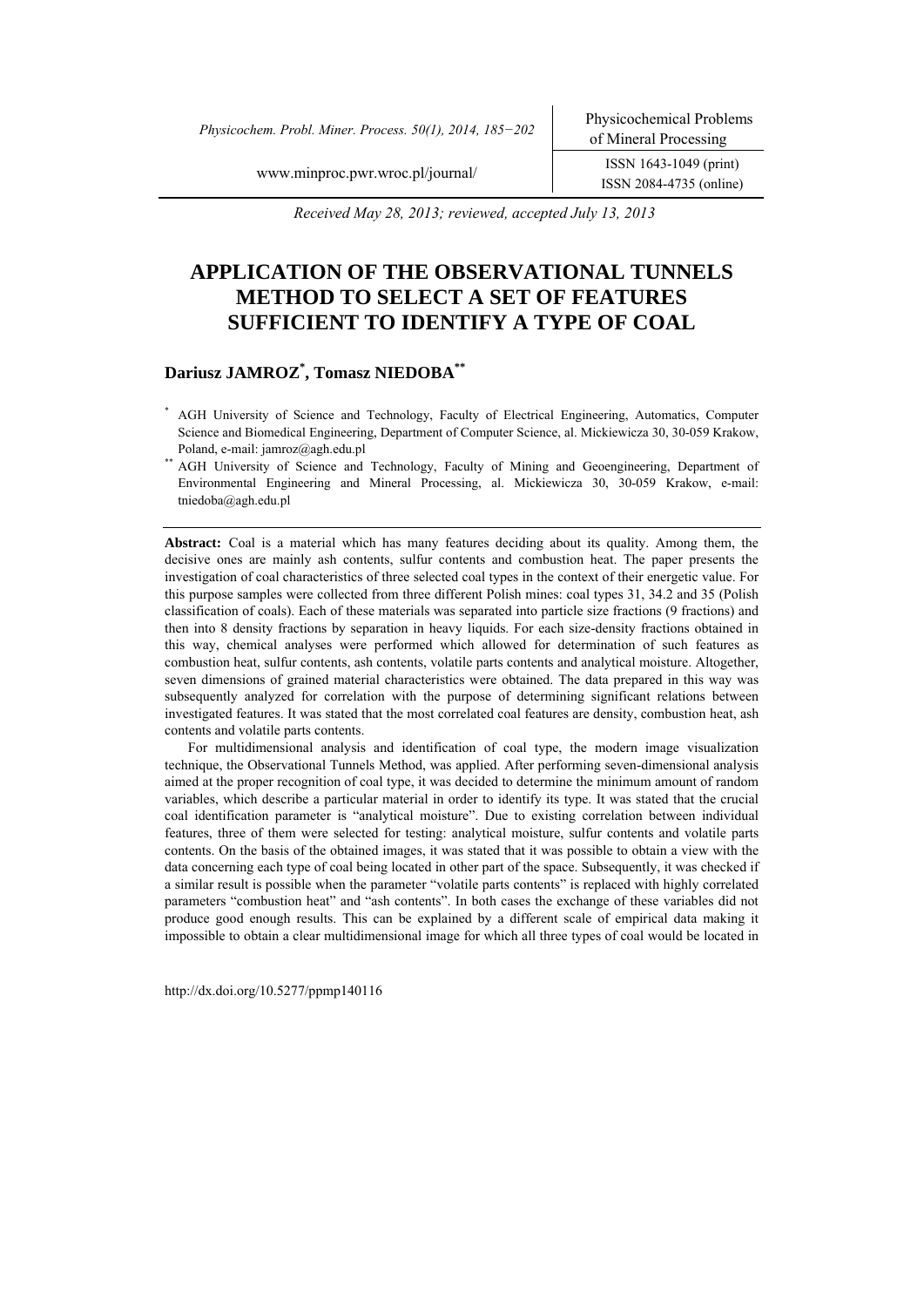other parts of space. However, it was proved that the modern graphical and computer methods can be successfully applied to identify the types of particulate materials.

*Keywords: multidimensional statistical analysis, observational tunnels method, coal, image visualization, energetic materials* 

## **Introduction**

Coal as energetic material is characterized by multiple parameters determining its quality. Depending on the studied type of coal (energetic, coking or semi-coking), these parameters differ significantly and allow for identifying the type of coal on the basis of its characteristics. In the paper a wide analysis of coals from three selected mines located in the Upper Silesia is carried out. They included coals types 31, 34.2 and 35 (according to Polish classification of coals). To evaluate their quality correctly, it is necessary to conduct the multidimensional statistical analysis. There are many techniques of such analysis, including:

- multidimensional distribution functions of random vector *X* (Lyman, 1993; Niedoba, 2009; 2011; Olejnik et al., 2010; Niedoba and Surowiak, 2012), where *X* is the vector describing coal properties,
- multidimensional regressive equations with the analysis of matrix coefficients of linear correlation and partial correlation between individual coal features (Niedoba, 2013; Tumidajski and Saramak, 2009),
- factor analysis (Stanisz, 2007; Tumidajski and Saramak, 2009),
- other methods including visualization by observational tunnels method (Jamroz, 2001), parallel coordinates and visualization of relations between multidimensional blocks (Jamroz, 2009).

The multidimensional distributions of vector *X* treated as random vector and their practical applications are widely described in the literature and will not be the subject of this paper. The other methods listed above are connected to some extent with the contents of this paper.

To carry out analyses for more than 3 dimensions, it is suitable to apply modern visualization methods which allow simultaneous analysis of many features of grained materials. One of such methods is observational tunnels method which was applied in the paper. These methods are becoming more and more useful in modern applications, which is reflected in many papers (Aldrich, 1998; Assa et al., 1997; 1999; Chatterjee et al., 1993; Chou et al., 1999; Cook et al., 1995; Heike, 2000; Hurley and Buja, 1990; Kim et al., 2000; Kraaijveld et al., 1995; Li et al., 2000). The observational tunnels method is connected with existing relations between individual coordinates of vector *X* (where *X* represents individual coal features). However, while the classical analysis of correlation is based on calculating the individual partial correlation coefficients without considering other features, the observational tunnels method considers projections of all coordinates taken together, giving a graphical image as a result. The competent change of the viewpoint gives the possibility of obtaining a view based on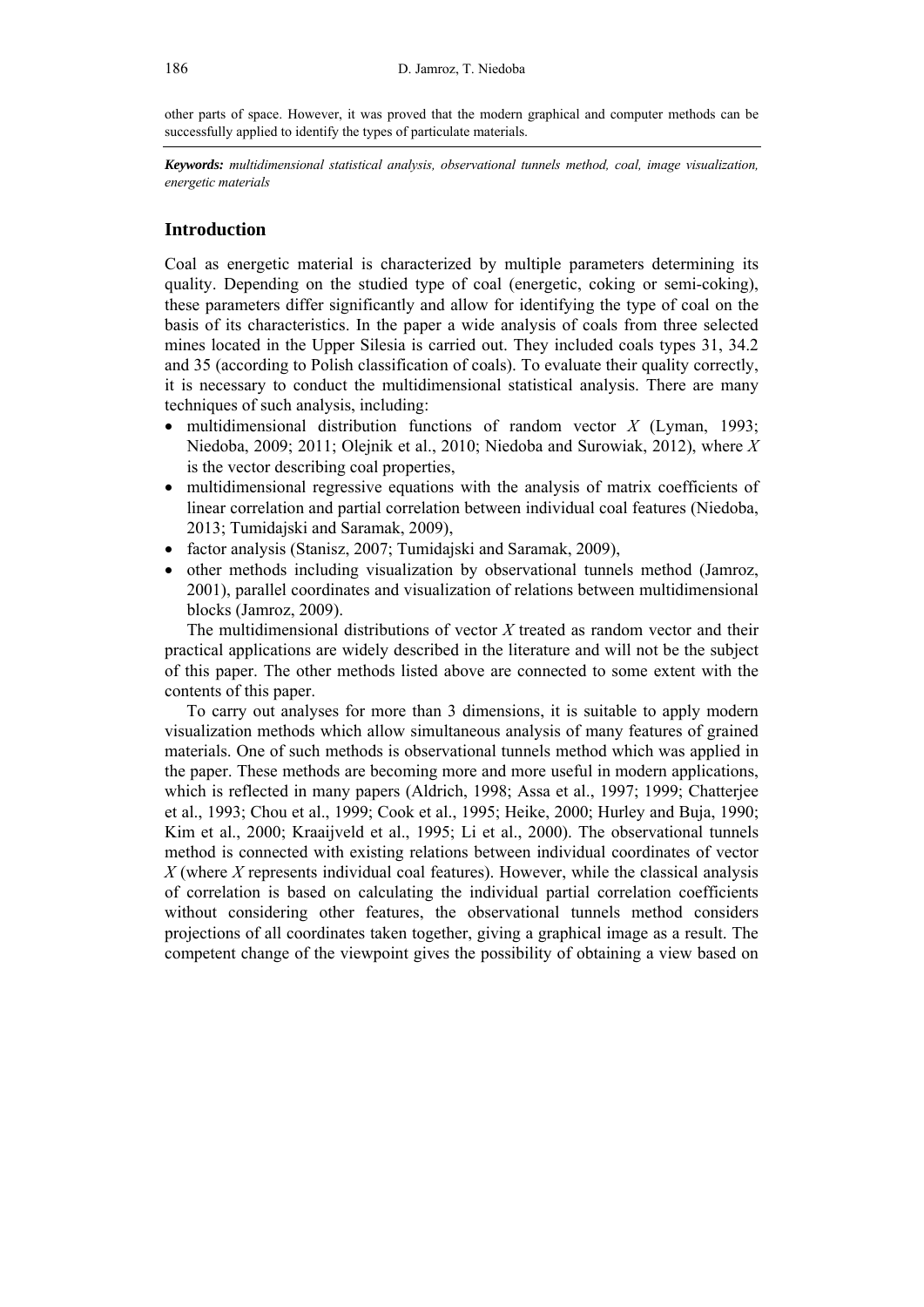which it is possible to identify the type of coal and information concerning differences between investigated materials. It also allows to select features which decide about the type of coal the investigated material is to be qualified for.

The matrices of linear coefficients and partial correlations are usually connected with existing linear models of relations between researched random variables of vector *X*. The coefficients of linear correlation are determined for pairs of random variables totally irrespective of other variables. The partial correlation coefficients are determined on the basis of the matrix of coefficients of linear correlation taking the role of other variables in certain equation of linear regression into consideration. In the case of analysis of three random variables from which one is treated as a dependent variable and two others as independent ones, it leads to determination of correlation coefficients for projections of points parallel to regressive plane. It allows to determine the hierarchy (power of influence) of relations between variables in researched system. On the basis of matrix of linear coefficients of correlation the factor analysis can be performed which allows for grouping the existing variables into the so-called factors representing joint influences of variables according to the results of investigated processes. Consequently, some sort of classification must be provided.

This paper also presents the methods of visualization of multidimensional data which make it possible to draw comparisons between the investigated data sets and suggest possibilities of their classification. They are a sort of continuation and development of the methods discussed above.

#### **Observational tunnels method**

The theoretical underpinnings of the Observational Tunnels Method were described in a paper by Jamroz (2001). Intuitively, it may be said that the method of observational tunnels makes use of a parallel projection with a local orthogonal projection of an extent limited by the maximal radius of the tunnel*.* This solution makes it possible to observe selected parts of space containing important information, which is not possible in the case of orthogonal projection. The method of projection used in this paper is roughly presented in Fig. 1. The observational plane *P* will be used as a screen through which any object placed in space *X* will be viewed. This observational plane *P* $\subset$ *X* is defined as: *P*= $\delta(w, {p_1, p_2})$ , where:

$$
\delta(w, \{p_1, p_2\}) = \{x \in X : \exists \beta_1, \beta_2 \in F, \text{ such that } x = w + \beta_1 p_1 + \beta_2 p_2\},\tag{1}
$$

*X* is any *n*-dimensional ( $n \geq 3$ ) vector space, over an *F* field of real numbers, with a scalar product.

Vector *w* will indicate the position of the screen midpoint, whereas  $p_1, p_2$  will indicate its coordinates. Let us assume for the moment that the space *X* is 3-dimensional (an example assuming a space with more dimensions would be more difficult to conceive) and that observational plane *P* is 1-dimensional (i.e. it is possible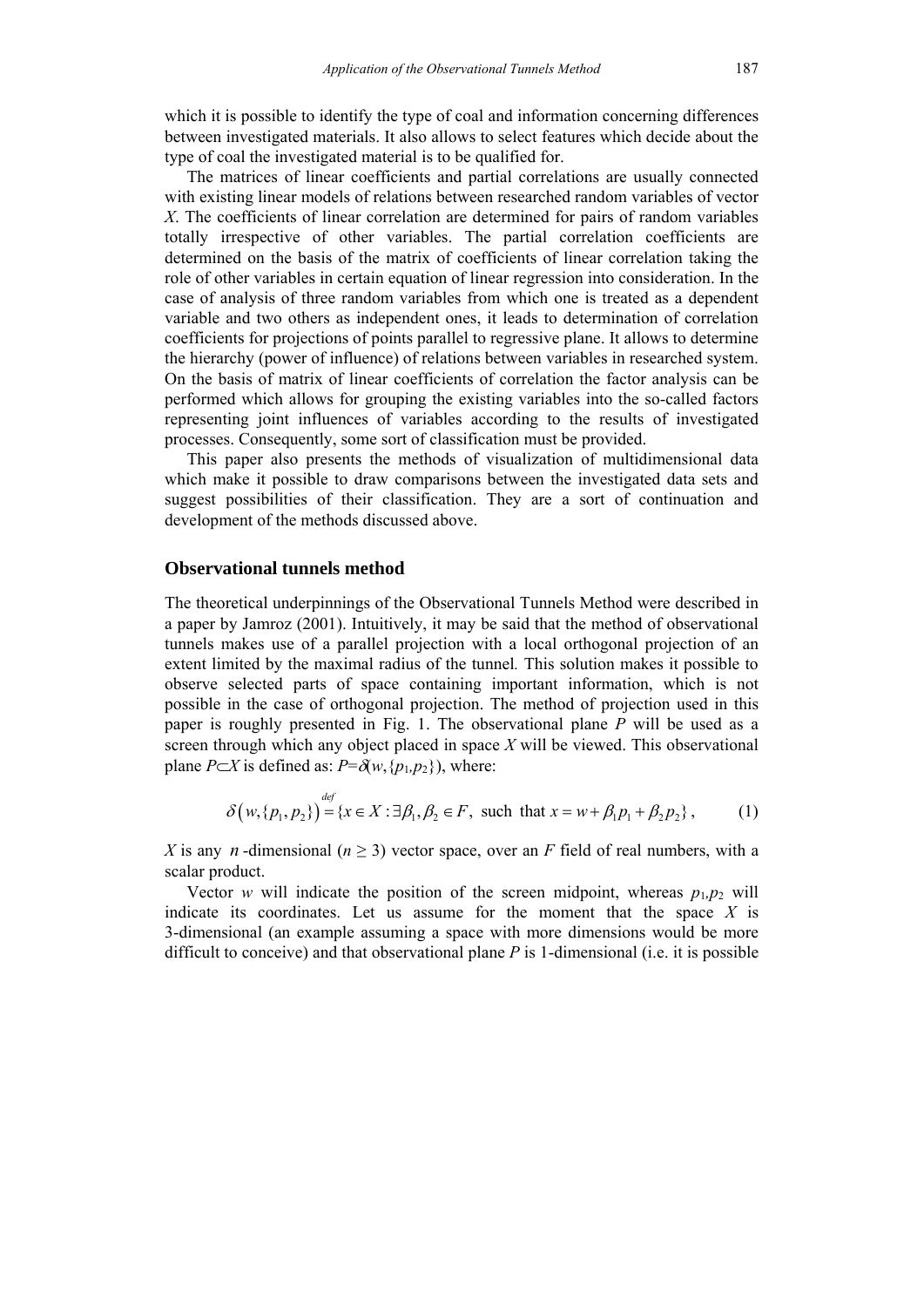to observe the pertinent reality not through a segment of 2-dimensional plane but through a segment of a line). Additionally, let us take vector  $r$ , being the proper direction of projection onto the observational plane *P* (The proper direction of projection *r* onto the observational plane  $P = \partial(w, {p_1, p_2})$  is defined as any vector  $r \in X$ if vectors  $\{p_1, p_2, r\}$  are an orthogonal system). Let's determine  $k_{\text{ar}}$  (i.e. a line parallel to *r* and passing through *a*) for observed point *a*. As shown in Fig. 1, the line  $k_{ar}$  need not have common points with *P*. However,  $k_{\text{ar}}$  always has one common point with hypersurface *S* containing *P* and being orthogonal to *r*. (the hypersurface  $S_{(s,d)}$ ) anchored in  $s \in X$  and directed towards  $d \in X$  is defined as:

$$
S_{(s,d)} \stackrel{def}{=} \{x \in X : (x - s, d) = 0\}.
$$
 (2)



Fig. 1. Presentation of the rules of projection on plane *P* in the observational tunnels method A line parallel to *r* and passing through a does not have to have common points with *P*. However, it always has exactly one common point with hypersurface *S* containing *P* and being orthogonal to *r*. In the above mentioned case only point  $a_2$  will be visible using observational plane *P*.

In practice, some points could be viewed only at some orientations of observational plane *P* . This implies that in the majority of cases, when viewing a set of points using observational plane *P,* nothing will be seen. In order to avoid such situation, let us assume that the points visible on observational plane *P* do not only include points situated on lines parallel to *r* and passing through *P,* but also the points which are situated on lines parallel to *r* and passing through *S* (i.e. the hypersurface containing *P* and orthogonal to *r*) within a smaller distance from observational plane *P* than a certain fixed value. This distance for observed point *a* will be represented by vector *ba* called the tunnel radius:

$$
b_a = \psi r + a - w - \beta_1 p_1 - \beta_2 p_2, \tag{3}
$$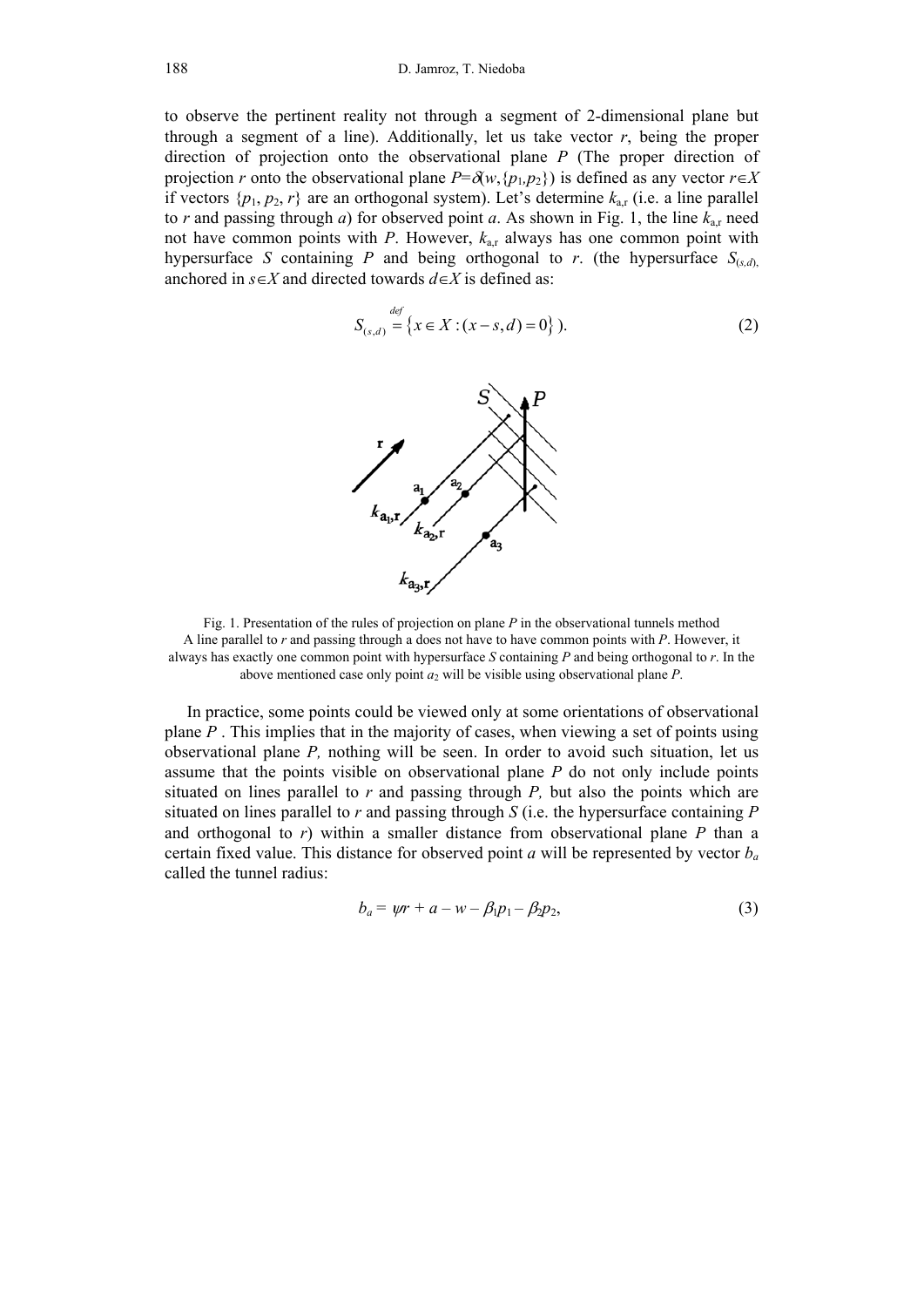where:

$$
\psi = \frac{(w-a, r)}{(r, r)}, \ \beta_1 = \frac{(wr + a - w, p_1)}{(p_1, p_1)}, \ \beta_2 = \frac{(wr + a - w, p_2)}{(p_2, p_2)}.
$$
 (4)

In Eq. 4  $r \in X$  denotes a proper direction of projection onto observational plane *P*.

In the case presented in Fig. 2, at the point *e* of observational plane *P*, all points situated in the tunnel whose intersection is a segment of and which is spreading along *r* will be visible. However, generally, at the point *e* on the observational plane *P*, all points situated in the tunnel whose intersection is *n-*3 dimensional sphere and spreading along the direction of projection *r* will be visible.



Fig. 2. Way of choosing observational tunnel *T* Tunnel *T* for point *e* is shown. (The area hatched with horizontal lines). All points that belong to tunnel *T* will be visible at point *e* of observational plane *P*

The algorithm below should be followed in order to draw the projection of observed point *a* consistently with the direction of projection *r* onto observational plane  $P = \delta(w, \{p_1, p_2\})$ :

1. the distance of projection of observed point *a* is to be calculated using the formula:

$$
\psi = (w - a, r) / (r, r) \tag{5}
$$

2. the position of the projection (i.e. the pair  $\beta_1$ ,  $\beta_2 \in F$ ) of observed point *a* is to be calculated using the formula:

$$
\beta_1 = (\psi r + a - w, p_1) / (p_1, p_1), \, \beta_2 = (\psi r + a - w, p_2) / (p_2, p_2) \tag{6}
$$

- 3. the tunnel radius  $b_a$  of point *a* is to be calculated using the definition (3)
- 4. at this point it should be verified whether the scalar product  $(b_a, b_a)$  is lower than the maximum tunnel radius determined at a given time and whether the distance of the projection of observed point *a* is shorter than the maximum range of view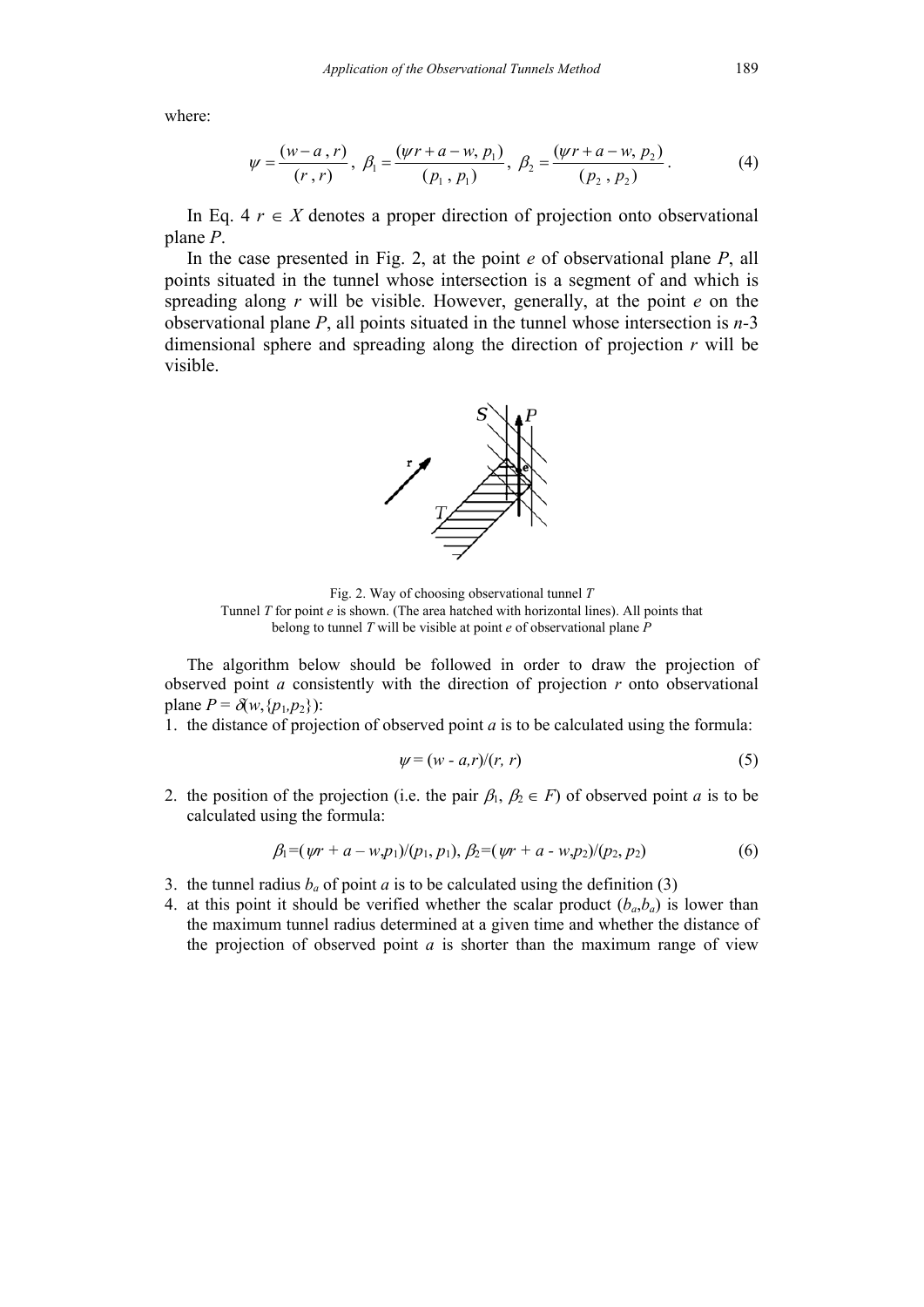determined at a given time. If this is the case, then one should draw a point on observational plane  $P = \delta(w, \{p_1, p_2\})$  in the position of coordinates ( $\beta_1, \beta_2$ ), otherwise the point should not be drawn.

The scalar product is to be calculated using the formula:

$$
(x, y) = \sum_{i=1}^{n} x_i y_i, \tag{7}
$$

where:  $x = (x_1, x_2, ..., x_n), y = (y_1, y_2, ..., y_n), n$  - number of dimensions,  $n \ge 3$ .

### **Experimental**

Three types of coal, types 31 (energetic coal), 34.2 (semi-coking coal) and 35 (coking coal) in the Polish classification were used in the investigation. They originated from three various Polish coal mines and all of them were initially screened on a set of sieves of the following sizes:  $-1.00$ ,  $-3.15$ ,  $-6.30$ ,  $-8.00$ ,  $-10.00$ ,  $-12.50$ ,  $-14.00$ , –16.00 and –20.00 mm. Then, the size fractions were additionally separated into density fractions by separation in dense media using zinc chloride aqueous solution of various densities  $(1.3, 1.4, 1.5, 1.6, 1.7, 1.8$  and  $1.9$  g/cm<sup>3</sup>). The fractions were used as a basis for further consideration and additional coal features were determined by means of chemical analysis. For each density-size fraction such parameters as combustion heat, ash contents, sulfur contents, volatile parts contents and analytical moisture were determined, making up, together with mass of these fractions, seven various features for each coal. The examples of such data were presented in tables 1–3 showing the data for size fractions 1.00–3.15 mm for each type of coal.

| Density<br>$[Mg/m^3]$ | Mass<br>[g] | Combustion<br>heat [cal] | $\lceil\% \rceil$ | Ash contents Sulfur contents<br>$\lceil\% \rceil$ | Volatile parts<br>contents<br>$V^a$ | Analytical<br>moisture $W_a$ |
|-----------------------|-------------|--------------------------|-------------------|---------------------------------------------------|-------------------------------------|------------------------------|
| < 1.3                 | 4187.8      | 7367                     | 1.25              | 0.63                                              | 36.02                               | 4.15                         |
| $1.3 - 1.4$           | 2864.0      | 7021                     | 3.35              | 0.66                                              | 32.14                               | 4.33                         |
| $1.4 - 1.5$           | 310.0       | 5939                     | 18.78             | 1.33                                              | 27.54                               | 2.55                         |
| $1.5 - 1.6$           | 102.3       | 5547                     | 23.83             | 1.66                                              | 26.87                               | 2.80                         |
| $1.6 - 1.7$           | 111.9       | 4911                     | 30.54             | 1.91                                              | 25.98                               | 2.65                         |
| $1.7 - 1.8$           | 91.3        | 4177                     | 39.94             | 1.93                                              | 25.17                               | 2.35                         |
| $1.8 - 1.9$           | 80.9        | 3462                     | 47.43             | 1.74                                              | 24.00                               | 2.29                         |
| >1.9                  | 1051.8      | 762                      | 82.20             | 1.72                                              | 13.05                               | 1.14                         |

Table 1. Data for size fraction 1.00–3.15 mm – coal, type 31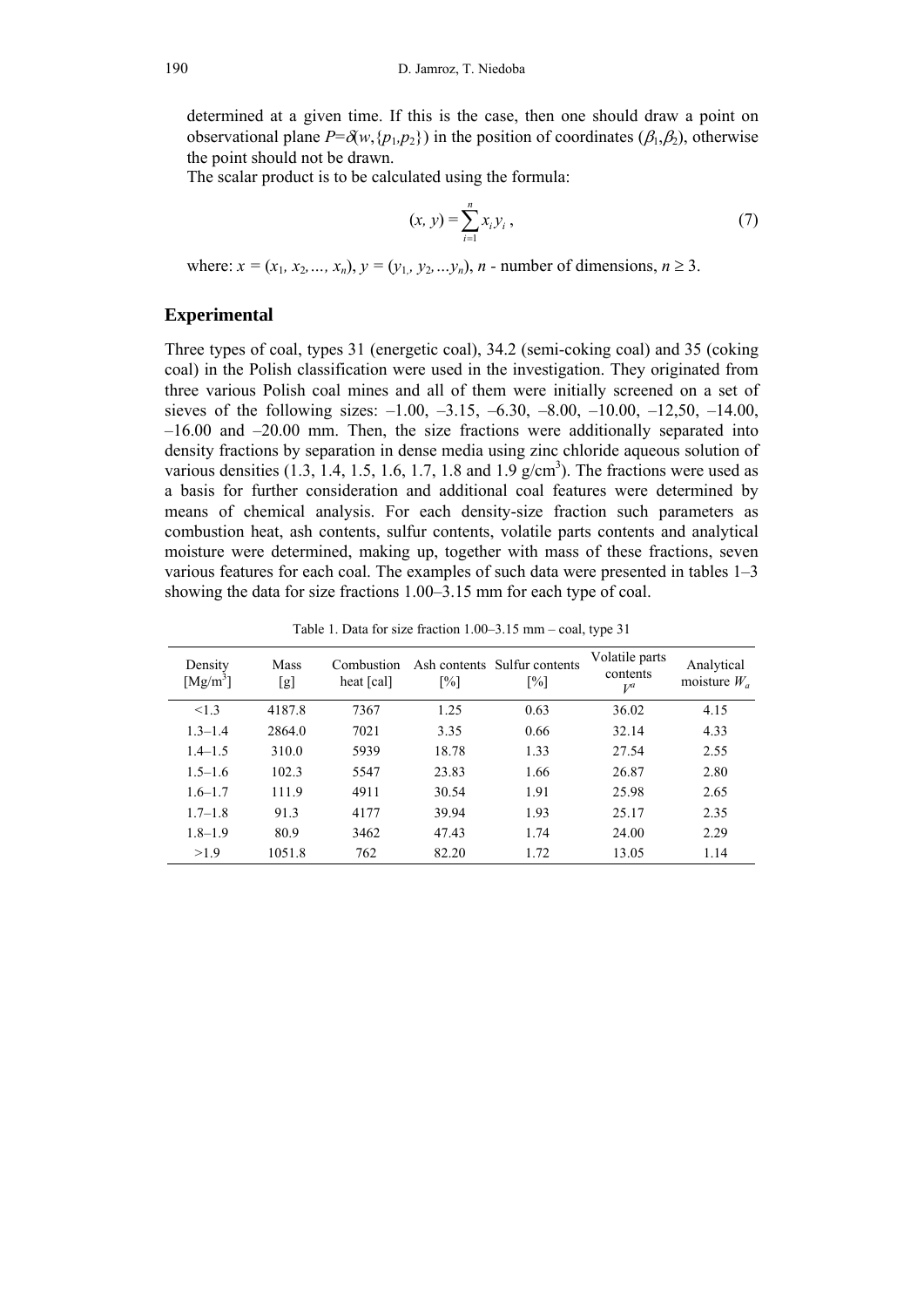| Density<br>$[Mg/m^3]$ | Mass<br>[g] | Combustion heat Ash contents<br>[cal] | $\lceil\% \rceil$ | Sulfur<br>contents $[\%]$ | Volatile parts<br>contents<br>$V^a$ | Analytical<br>moisture<br>$W_a$ |
|-----------------------|-------------|---------------------------------------|-------------------|---------------------------|-------------------------------------|---------------------------------|
| <1.3                  | 1803.0      | 8345                                  | 1.10              | 0.31                      | 31.87                               | 0.85                            |
| $1.3 - 1.4$           | 794.0       | 8032                                  | 3.70              | 0.38                      | 26.52                               | 0.88                            |
| $1.4 - 1.5$           | 83.3        | 6972                                  | 14.70             | 0.60                      | 25.66                               | 0.64                            |
| $1.5 - 1.6$           | 40.6        | 5971                                  | 24.20             | 0.84                      | 24.30                               | 0.80                            |
| $1.6 - 1.7$           | 25.0        | 5093                                  | 31.60             | 0.42                      | 25.48                               | 0.42                            |
| $1.7 - 1.8$           | 20.8        | 4571                                  | 37.00             | 0.86                      | 22.08                               | 0.56                            |
| $1.8 - 1.9$           | 6.7         | 4228                                  | 40.20             | 0.96                      | 24.77                               | 0.63                            |
| >1.9                  | 213.7       | 887                                   | 79.30             | 0.89                      | 13.75                               | 0.55                            |

Table 2. Data for size fraction 1.00–3.15 mm – coal, type 34.2

Table 3. Data for size fraction 1.00–3.15 mm – coal, type 35

| Density<br>$[Mg/m^3]$ | Mass<br>[g] | Combustion heat Ash contents<br>$\lceil \text{cal} \rceil$ | $\lceil\% \rceil$ | Sulfur<br>contents $[\%]$ | Volatile parts<br>contents<br>$V^a$ | Analytical<br>moisture<br>$W_a$ |
|-----------------------|-------------|------------------------------------------------------------|-------------------|---------------------------|-------------------------------------|---------------------------------|
| <1.3                  | 3476.2      | 8297                                                       | 2.22              | 0.38                      | 21.94                               | 1.07                            |
| $1.3 - 1.4$           | 791.1       | 7781                                                       | 7.84              | 0.46                      | 19.56                               | 0.85                            |
| $1.4 - 1.5$           | 264.7       | 6836                                                       | 17.61             | 0.51                      | 18.65                               | 0.97                            |
| $1.5 - 1.6$           | 119.2       | 5830                                                       | 27.70             | 0.62                      | 18.22                               | 0.93                            |
| $1.6 - 1.7$           | 117.0       | 5029                                                       | 35.57             | 0.66                      | 17.40                               | 1.05                            |
| $1.7 - 1.8$           | 92.1        | 4222                                                       | 43.45             | 0.76                      | 16.99                               | 1.08                            |
| $1.8 - 1.9$           | 72.9        | 3516                                                       | 50.64             | 0.74                      | 16.12                               | 1.16                            |
| >1.9                  | 1422.2      | 630                                                        | 81.31             | 0.35                      | 11.53                               | 1.05                            |

### **Searching for significant coal features**

With a view to checking the relations between individual coal features, the partial correlation matrix was calculated for each type of coal. For each matrix the data concerning each particle density-size fraction (9 size fractions  $\times$  8 density fractions = 72 data), for coal type 34.2 several measurements were performed, which resulted in the number of the data  $= 61$  in this case) for each type of investigated coals. The correlation matrices were presented in Tables 4–6.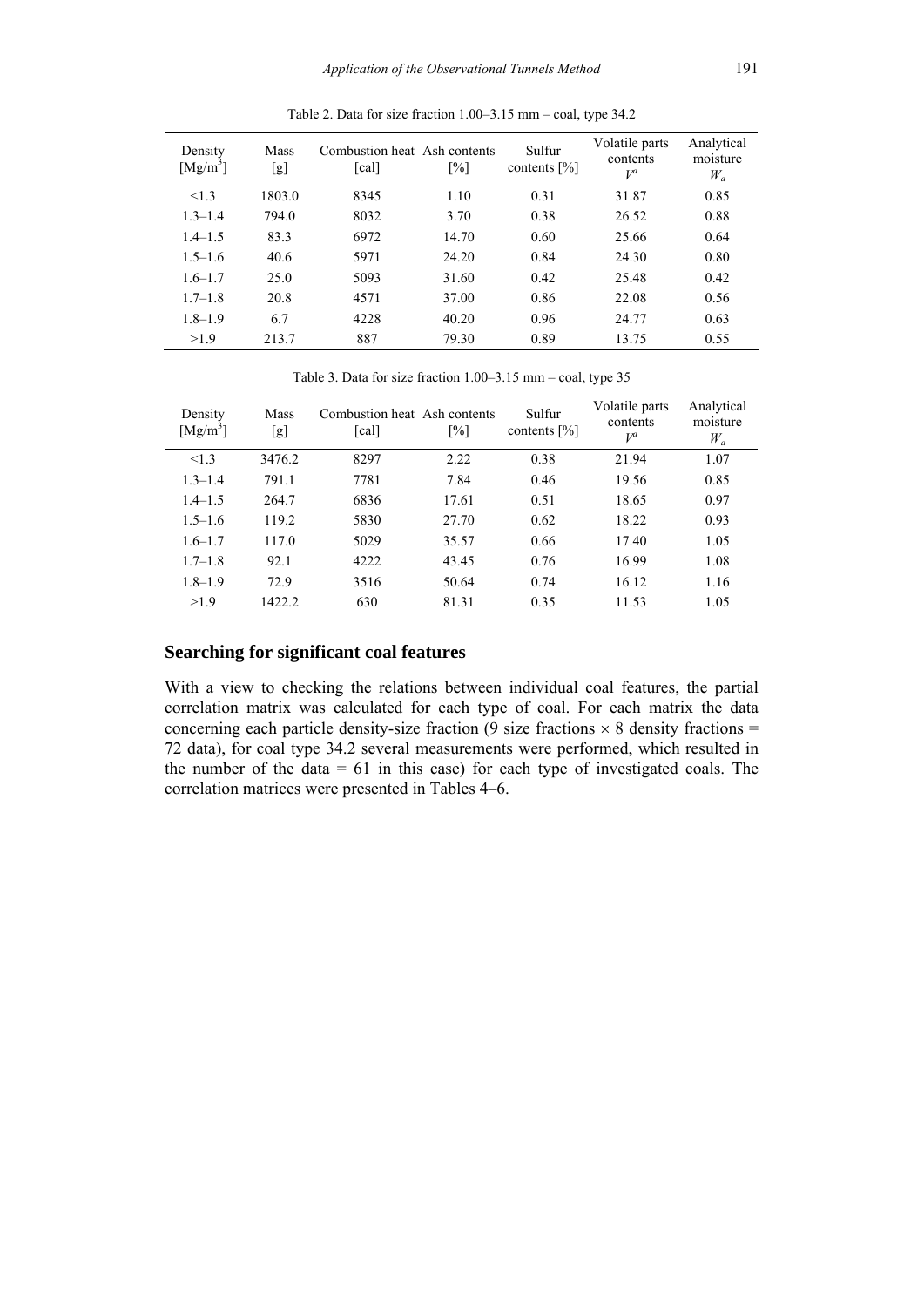|                                     | Density<br>$[Mg/m^3]$ | Mass<br>[g] | Combustion<br>heat<br>$\lceil \text{cal} \rceil$ | Ash<br>$\lceil\% \rceil$ | contents contents<br>$\lceil\% \rceil$ | Sulfur Volatile parts<br>contents<br>$V^a$ | Analytical<br>moisture $W_a$ | Particle<br>size<br>$\overline{d}$ |
|-------------------------------------|-----------------------|-------------|--------------------------------------------------|--------------------------|----------------------------------------|--------------------------------------------|------------------------------|------------------------------------|
| Density<br>[Mg/m <sup>3</sup> ]     | 1.00                  | $-0.22$     | $-0.92$                                          | 0.92                     | 0.53                                   | $-0.81$                                    | $-0.86$                      | $-0.08$                            |
| <b>Mass</b><br>[g]                  | $-0.22$               | 1.00        | 0.21                                             | $-0.19$                  | $-0.29$                                | 0.21                                       | 0.21                         | $-0.29$                            |
| Combustion<br>heat [cal]            | $-0.92$               | 0.21        | 1.00                                             | $-0.97$                  | $-0.36$                                | 0.89                                       | 0.89                         | $-0.08$                            |
| Ash contents<br>[%]                 | 0.92                  | $-0.19$     | $-0.97$                                          | 1.00                     | 0.36                                   | $-0.93$                                    | $-0.92$                      | 0.06                               |
| Sulfur contents<br>[%]              | 0.53                  | $-0.29$     | $-0.36$                                          | 0.36                     | 1.00                                   | $-0.24$                                    | $-0.37$                      | $-0.31$                            |
| Volatile parts<br>contents<br>$V^a$ | $-0.81$               | 0.21        | 0.89                                             | $-0.93$                  | $-0.24$                                | 1.00                                       | 0.86                         | $-0.03$                            |
| Analytical<br>moisture $W_a$        | $-0.86$               | 0.21        | 0.89                                             | $-0.92$                  | $-0.37$                                | 0.86                                       | 1.00                         | $-0.10$                            |
| Particle size d                     | $-0.08$               | $-0.29$     | $-0.08$                                          | 0.06                     | $-0.31$                                | $-0.03$                                    | $-0.10$                      | 1.00                               |

Table 4. Correlation matrix for coal type 31

Table 5. Correlation matrix for coal type 34.2

|                                     | Density    | Mass    | Combustion | Ash                           | Sulfur                        | Volatile partsAnalytical Particle |                   |           |
|-------------------------------------|------------|---------|------------|-------------------------------|-------------------------------|-----------------------------------|-------------------|-----------|
|                                     | $[Mg/m^3]$ | [g]     | heat [cal] | contents<br>$\lceil\% \rceil$ | contents<br>$\lceil\% \rceil$ | contents<br>$V^a$                 | moisture<br>$W_a$ | size<br>d |
| Density<br>$[Mg/m^3]$               | 1.00       | $-0.47$ | $-0.96$    | 0.93                          | 0.20                          | $-0.70$                           | $-0.44$           | $-0.08$   |
| <b>Mass</b><br>[g]                  | $-0.47$    | 1.00    | 0.37       | $-0.35$                       | $-0.30$                       | 0.29                              | 0.06              | $-0.18$   |
| Combustion<br>heat [cal]            | $-0.96$    | 0.37    | 1.00       | $-0.99$                       | $-0.12$                       | 0.82                              | 0.42              | 0.01      |
| Ash contents<br>$\lceil\% \rceil$   | 0.93       | $-0.35$ | $-0.99$    | 1.00                          | 0.12                          | $-0.85$                           | $-0.41$           | $-0.02$   |
| Sulfur contents [%]                 | 0.20       | $-0.30$ | $-0.12$    | 0.12                          | 1.00                          | $-0.05$                           | $-0.12$           | $-0.29$   |
| Volatile parts<br>contents<br>$V^a$ | $-0.70$    | 0.29    | 0.82       | $-0.85$                       | $-0.05$                       | 1.00                              | 0.29              | $-0.07$   |
| Analytical<br>moisture $W_a$        | $-0.44$    | 0.06    | 0.42       | $-0.41$                       | $-0.12$                       | 0.29                              | 1.00              | 0.44      |
| Particle size d                     | $-0.08$    | $-0.18$ | 0.01       | $-0.02$                       | $-0.29$                       | $-0.07$                           | 0.44              | 1.00      |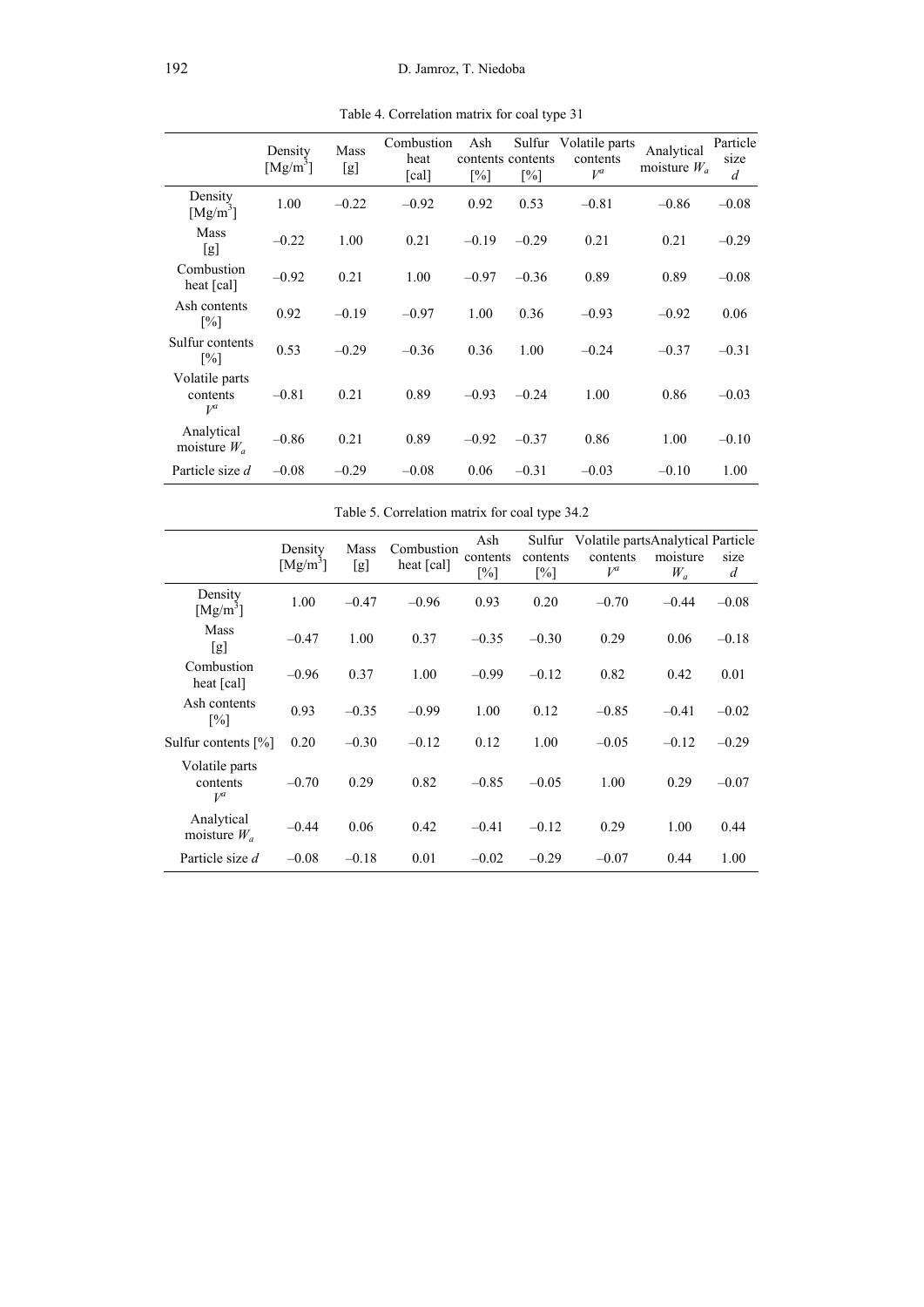|                                     | Density<br>$[Mg/m^3]$ | Mass<br>[g] | Combustion<br>heat<br>[cal] | Ash<br>contents<br>$\lceil\% \rceil$ | Sulfur<br>contents<br>[%] | Volatile parts Analytical Particle<br>contents<br>$V^a$ | moisture<br>$W_a$ | size<br>$\boldsymbol{d}$ |
|-------------------------------------|-----------------------|-------------|-----------------------------|--------------------------------------|---------------------------|---------------------------------------------------------|-------------------|--------------------------|
| Density<br>$[Mg/m^3]$               | 1.00                  | $-0.14$     | $-0.98$                     | 0.97                                 | 0.30                      | $-0.88$                                                 | 0.32              | $-0.08$                  |
| Mass<br>[g]                         | $-0.14$               | 1.00        | 0.05                        | $-0.04$                              | $-0.40$                   | 0.02                                                    | $-0.18$           | $-0.28$                  |
| Combustion<br>heat [cal]            | $-0.98$               | 0.05        | 1.00                        | $-1.00$                              | $-0.15$                   | 0.93                                                    | $-0.29$           | 0.04                     |
| Ash<br>contents $[\%]$              | 0.97                  | $-0.04$     | $-1.00$                     | 1.00                                 | 0.13                      | $-0.94$                                                 | 0.28              | $-0.04$                  |
| Sulfur<br>contents $[\%]$           | 0.30                  | $-0.40$     | $-0.15$                     | 0.13                                 | 1.00                      | 0.01                                                    | 0.18              | $-0.10$                  |
| Volatile parts<br>contents<br>$V^a$ | $-0.88$               | 0.02        | 0.93                        | $-0.94$                              | 0.01                      | 1.00                                                    | $-0.21$           | 0.05                     |
| Analytical<br>moisture $W_a$        | 0.32                  | $-0.18$     | $-0.29$                     | 0.28                                 | 0.18                      | $-0.21$                                                 | 1.00              | 0.55                     |
| Particle size d                     | $-0.08$               | $-0.28$     | 0.04                        | $-0.04$                              | $-0.10$                   | 0.05                                                    | 0.55              | 1.00                     |

Table 6. Correlation matrix for coal type 35

It is worth looking at statistical description of the considered random variables. Their characteristics were presented in Tables 7–9.

| Parameter             | <b>Mass</b><br>[g] | Combustion<br>heat<br>$\lceil \text{cal} \rceil$ | Ash<br>contents<br>$\lceil\% \rceil$ | Sulfur<br>contents<br>$\lceil\% \rceil$ | Volatile parts<br>contents<br>$V^a$ | Analytical<br>moisture $W_a$ |
|-----------------------|--------------------|--------------------------------------------------|--------------------------------------|-----------------------------------------|-------------------------------------|------------------------------|
| mean value            | 502.84             | 4827.68                                          | 30.59                                | 1.14                                    | 26.13                               | 2.88                         |
| standard<br>deviation | 859.77             | 1928.20                                          | 22.80                                | 0.49                                    | 6.58                                | 0.94                         |
| skewness              | 2.71               | $-0.71$                                          | 0.97                                 | 0.54                                    | $-1.03$                             | $-0.21$                      |
| curtosis              | 7.47               | $-0.14$                                          | 0.48                                 | $-0.77$                                 | 0.72                                | 0.02                         |
| max                   | 4187.80            | 7518.00                                          | 86.59                                | 2.28                                    | 37.04                               | 5.41                         |
| min                   | 7.10               | 433.00                                           | 1.25                                 | 0.39                                    | 9.30                                | 0.91                         |
| interval              | 4180.70            | 7085.00                                          | 85.34                                | 1.89                                    | 27.74                               | 4.50                         |

Table 7. Statistical description for coal 31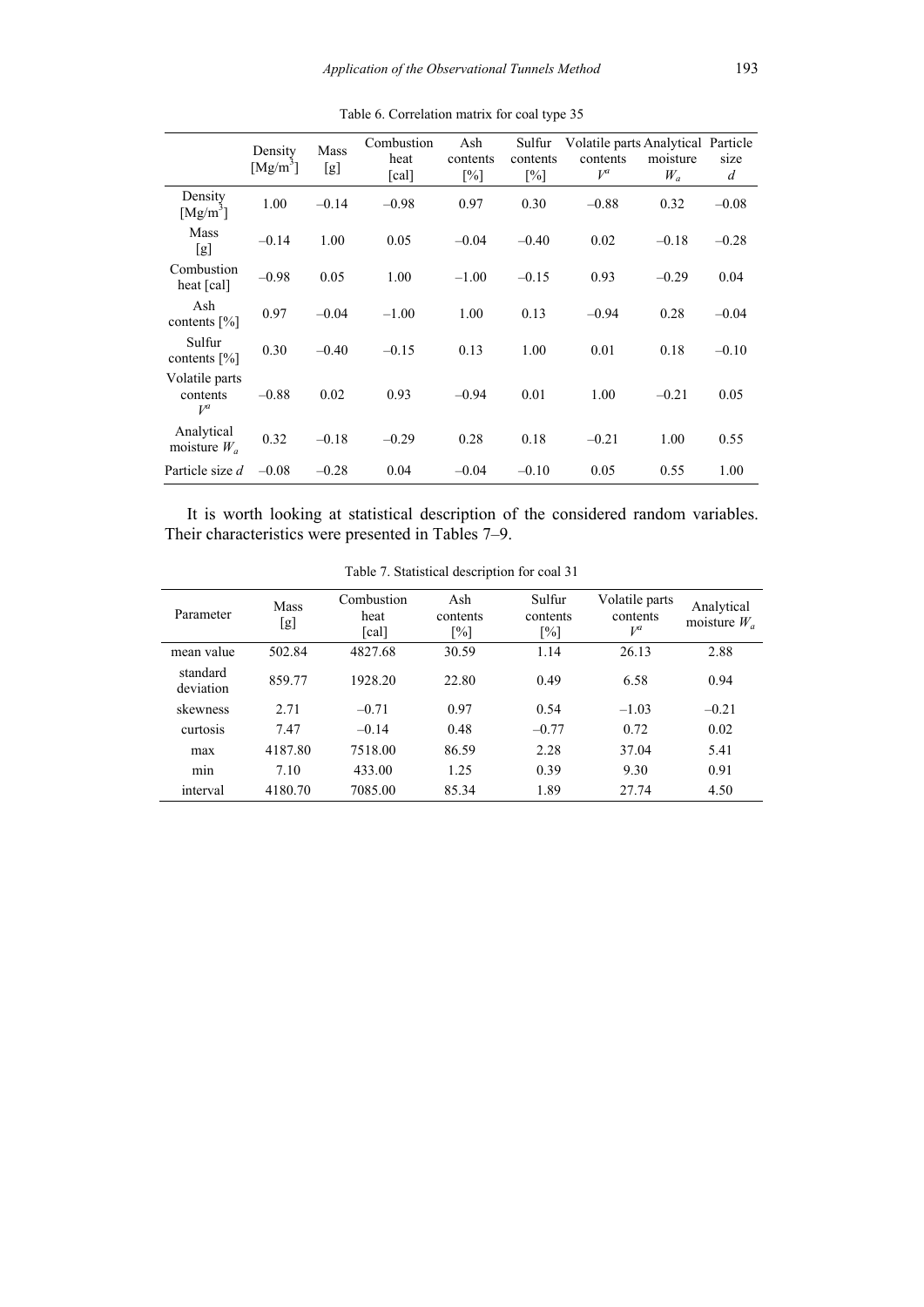|                       | <b>Mass</b> | Combustion                 | Ash               | Sulfur            | Volatile parts | Analytical |
|-----------------------|-------------|----------------------------|-------------------|-------------------|----------------|------------|
| Parameter             | [g]         | heat                       | contents          | contents          | contents       | moisture   |
|                       |             | $\lceil \text{cal} \rceil$ | $\lceil\% \rceil$ | $\lceil\% \rceil$ | $V^a$          | $W_a$      |
| mean value            | 170.46      | 5515.98                    | 27.86             | 0.57              | 24.66          | 0.94       |
| standard<br>deviation | 345.01      | 2390.50                    | 23.89             | 0.35              | 5.66           | 0.28       |
| skewness              | 3.60        | $-0.75$                    | 1.03              | 1.29              | $-1.48$        | 0.35       |
| curtosis              | 14.49       | $-0.22$                    | 0.35              | 2.27              | 1.58           | 0.75       |
| max                   | 1817.90     | 8367.00                    | 81.97             | 1.81              | 31.87          | 1.87       |
| min                   | 2.20        | 591.00                     | 0.79              | 0.05              | 9.77           | 0.37       |
| interval              | 1815.70     | 7776.00                    | 81.18             | 1.76              | 22.10          | 1.5        |

Table 8. Statistical description for coal 34.2

Table 9. Statistical description for coal 35

| Parameter             | <b>Mass</b><br>[g] | Combustion<br>heat<br>$\lceil \text{cal} \rceil$ | Ash<br>contents<br>$\lceil \% \rceil$ | Sulfur<br>contents<br>[%] | Volatile parts<br>contents<br>$V^a$ | Analytical<br>moisture<br>$W_a$ |
|-----------------------|--------------------|--------------------------------------------------|---------------------------------------|---------------------------|-------------------------------------|---------------------------------|
| mean value            | 367.64             | 5418.26                                          | 31.60                                 | 0.56                      | 17.65                               | 1.27                            |
| standard<br>deviation | 631.53             | 2286.93                                          | 23.40                                 | 0.247                     | 2.82                                | 0.18                            |
| skewness              | 3.14               | $-0.67$                                          | 0.73                                  | 1.09                      | $-1.19$                             | $-0.005$                        |
| curtosis              | 10.91              | $-0.27$                                          | $-0.19$                               | 1.06                      | 1.004                               | $-0.58$                         |
| max                   | 3476.20            | 8383.00                                          | 82.02                                 | 1.26                      | 22.18                               | 1.65                            |
| min                   | 21.00              | 600.00                                           | 1.84                                  | 0.18                      | 10.60                               | 0.85                            |
| interval              | 3455.20            | 7783.00                                          | 80.18                                 | 1.08                      | 11.58                               | 0.80                            |

From the correlation analysis results it is clearly visible that the most correlated coal features are density, combustion heat, ash contents and volatile parts contents. It is presumed then that for coal type identification it is not necessary to choose all of these features, but only one of them. To perform the multidimensional analysis of the data presented above, which describes coal parameters, the observational tunnels method was applied. Each of seven dimensions was treated as one. At the beginning, it was examined whether the information contained in all parameters is sufficient to the correct identification of coal type (Niedoba and Jamroz, 2013). As a result, the 7 dimensional space was created. It turned out that the accepted parameters were sufficient for proper identification if a given sample originated from coal type 31, 34.2 or 35. Figure 3 shows an example of experiment result considering data from all types of coal: 34.2 (61 samples), 35 (72 samples) and 31 (72 samples). From this it occurs that the data representing coal of type 35 is located in other part of the space than data representing coal of type 34.2. However, it is impossible to conclude about possibility of separation of coal of type 31. Furthermore, it was impossible to achieve one view from which the conclusion about proper identification of each of three analyzed types of coal was possible. Only joined conclusions occurring from several views allowed to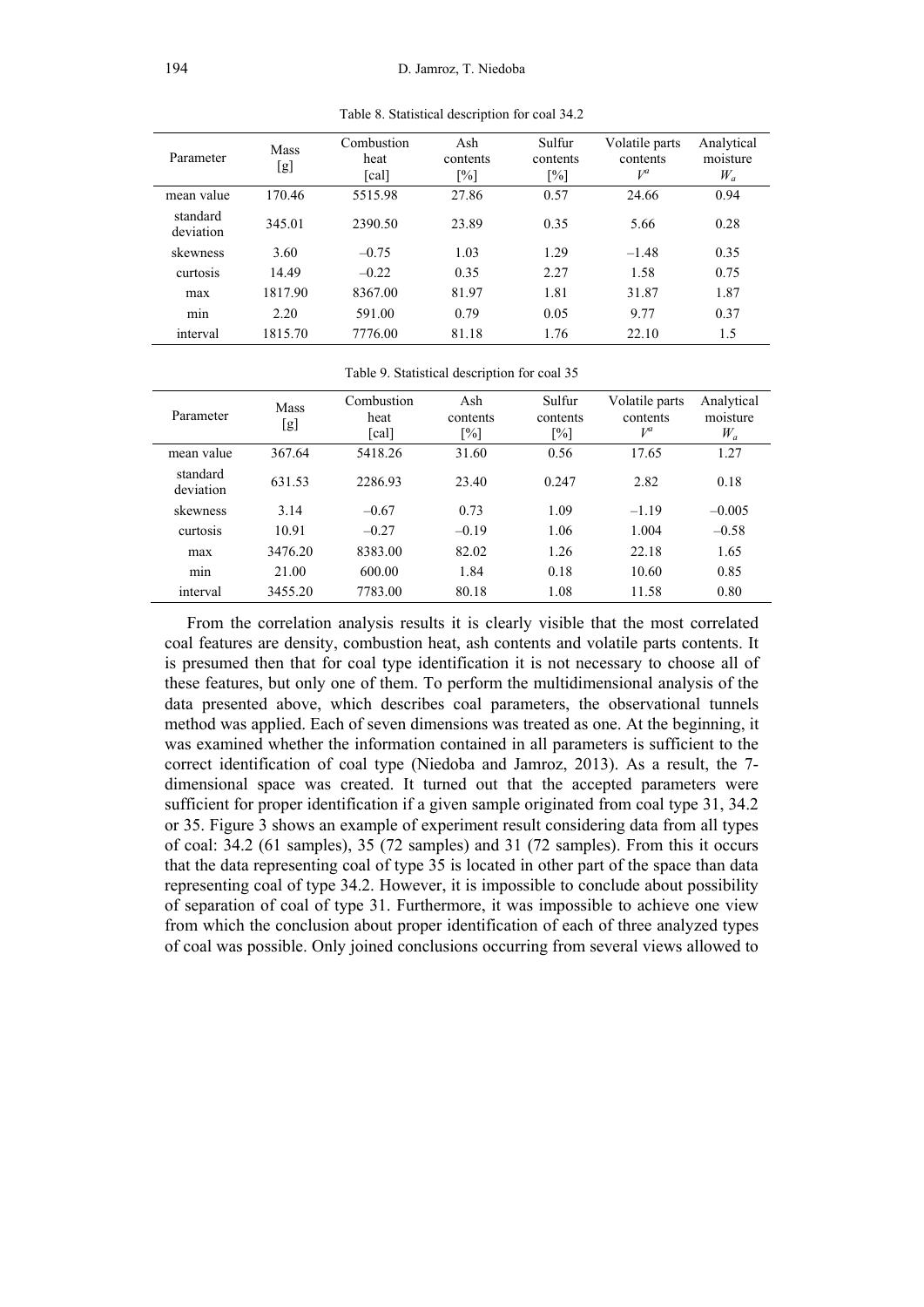state this (Niedoba and Jamroz, 2013). It proves that the nature of analyzed data is complicated.



Fig. 3. Obtained view which shows that 7-dimensional data for coal 35 ("circles") gather in other part of the space than coal 34.2 ("pluses"). From this view it is not possible to conclude about possible separation of coal of type 31  $(\times)$ 

Next, the last parameter, "analytical moisture", was deleted from the set of data. Consequently, the six-dimensional space was created. The Figs 4–5 show the experimental results for 6-dimensional data created in this way. From the view obtained in Fig. 4 it can be seen that the data concerning coal type 31 is located in other part of the space than coal type 35. On this basis it can be stated that the accepted parameters are sufficient to identify properly if certain sample origins from coal type 31 or 35. On the basis of this figure it is impossible to conclude about possible separation of the coal of type 34.2. In Fig. 5 the obtained view made it possible to state that the data concerning coal type 35 is located in other part of the space than coal type 34.2. It is possible then to state that the accepted parameters are sufficient for the proper identification whether certain sample origins from coal type 35 or 34.2. However, it was impossible to get the view from which the conclusion could be made that data concerning coal type 31 is located in other part of the space than coal of type 34.2. So, it is impossible to accept that these parameters are sufficient to the proper identification of coal type.

As it was noticed before, the seven-dimensional data created from the seven coal features described above is sufficient to the proper identification of coal type, but the same data is not sufficient for this purpose after removal of the parameter "analytical moisture". The conclusion is that the parameter "analytical moisture" is essential to the proper identification of coal type. It was the reason for constructing the next set of data on the basis of this parameter.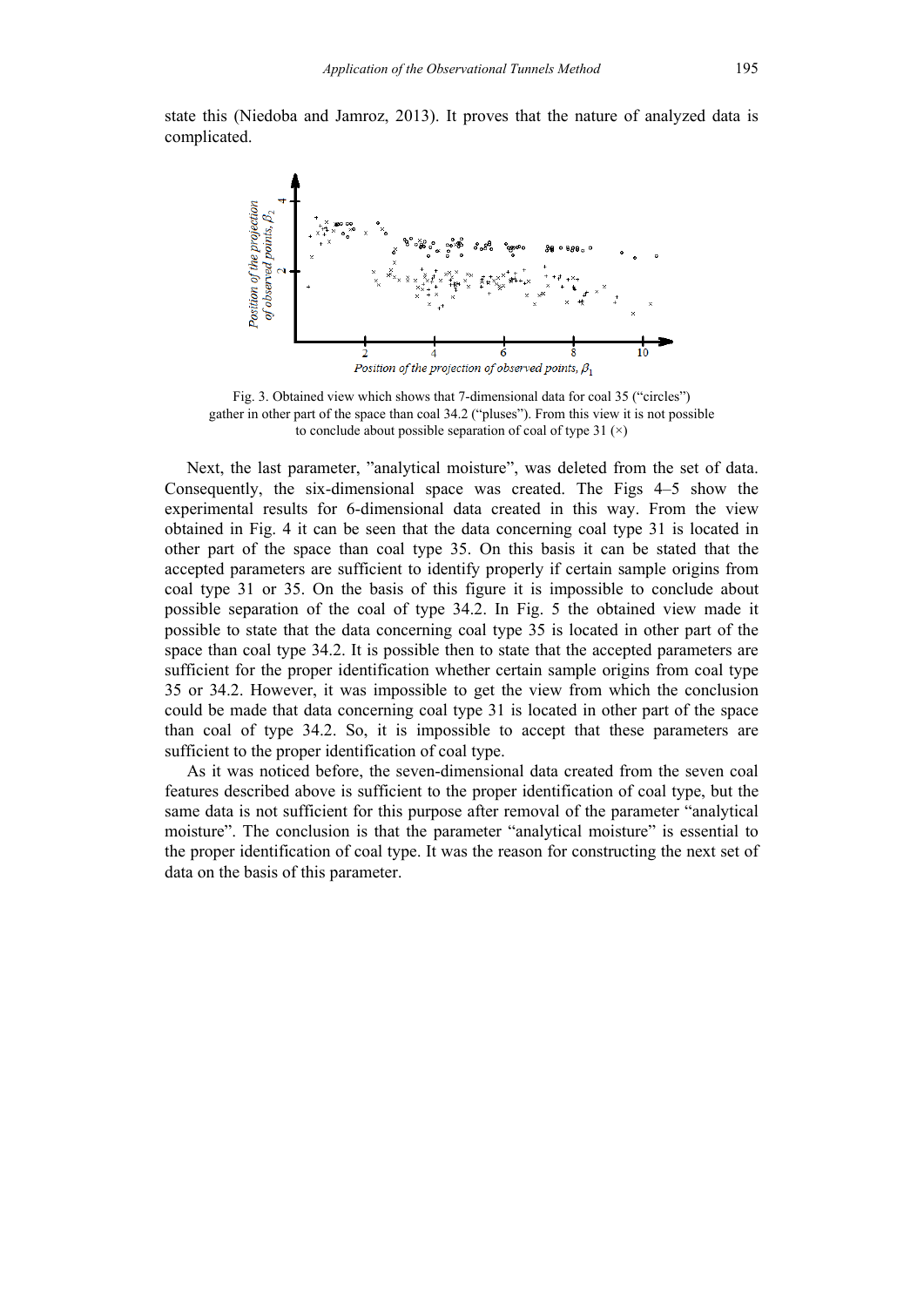

Fig. 4. View of 6-dimensional set of data created after removal of parameter "analytical moisture". It is visible that the data representing coal of type 35 ("circles") is located in other part of the space than data representing coal type 31 ("crosses"). From this view it is not possible to conclude about possible separation of coal of type  $34.2$  (+)



Fig. 5. View of 6-dimensional data created after the removal of parameter  $\alpha$  analytical moisture". It is visible that the data representing coal type 35 ("circles") is located in other part of the space than data representing coal type 34.2 ("pluses"). From this view it is not possible to conclude about possible separation of coal of type 31  $(\times)$ 

Based on correlation matrix results, 4 coal features were removed from the sevendimensional set of data presented above and only 3 parameters left: analytical moisture, sulfur contents and volatile parts contents. Each of these parameters was treated as one dimension. Therefore, the three-dimensional space was created. Figures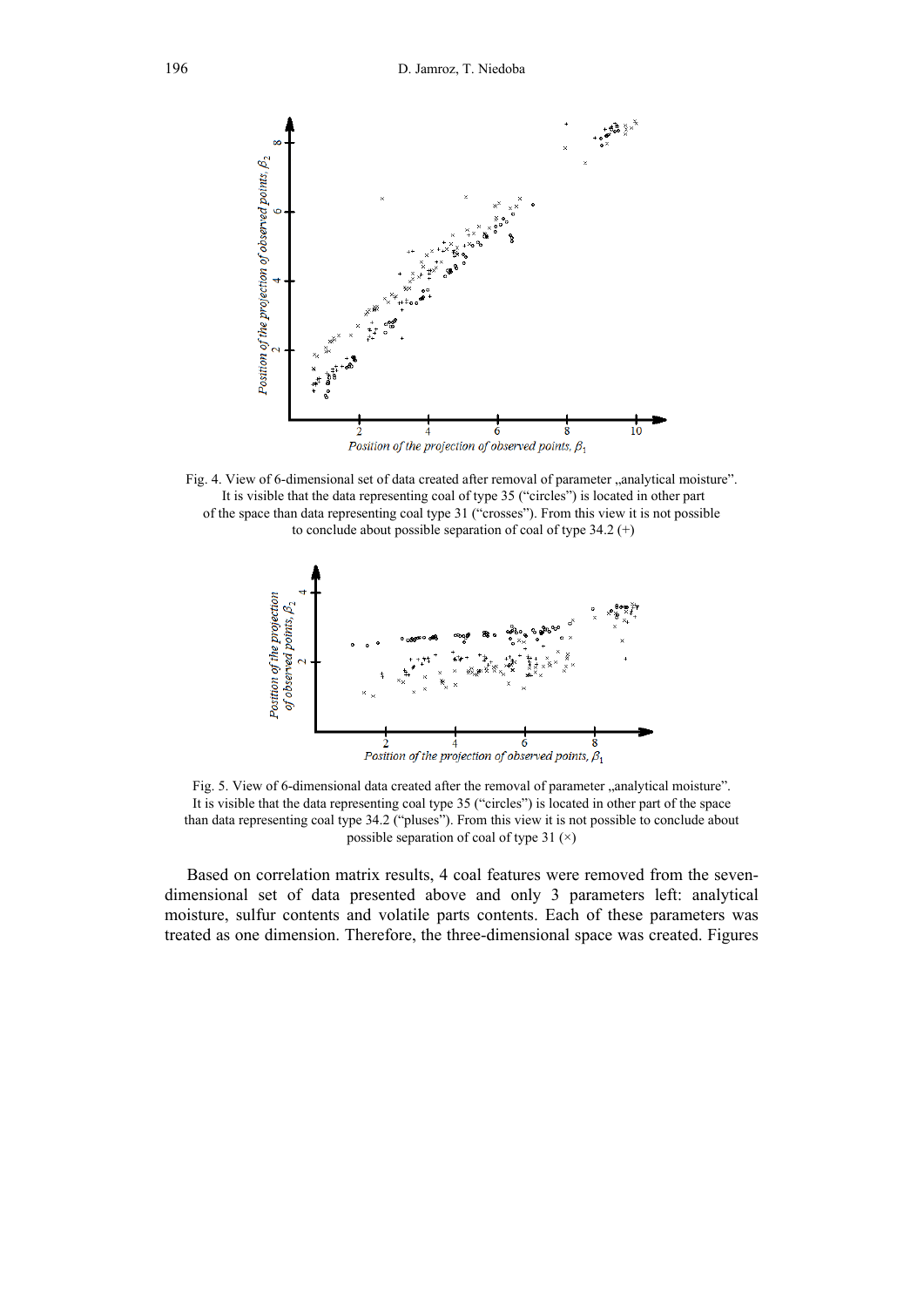6–7 present the results of these experiments. From the view obtained in Fig. 6 it can be seen that data concerning coal type 31 is located in other part of the space than coal type 35. On this basis it can be stated that the accepted parameters are sufficient for the proper identification if certain sample origins from coal type 31 or 35. On the basis of this figure it is impossible to conclude about possible separation of coal of type 34.2. Based on the view obtained in Fig. 7 it can be stated that data concerning coal type 34.2 is located in other part of the space than coal type 35 and simultaneously in other part of the space than coal type 31. From these two views, it can be concluded that the accepted parameters are sufficient to identify properly if certain sample origins from coal type 31, 34.2 or 35. At the same time it was impossible to get one view from which such conclusion could be made. It can be the proof that the structure of analyzed data is complicated.



Fig. 6. View of 3-dimensional data: analytical moisture, sulfur contents and volatile parts contents. It is visible that the data representing coal type 35 ("circles") is located in other part of the space than data representing coal type 31 ("crosses"). From this view it is not possible to conclude about possible separation of coal of type  $34.2$  (+)

Next, it was decided to examine the influence of potential replacement of one of the coal features with another one highly correlated with it. The correlation index of "volatile parts contents" parameter was equal to 0.93 with parameter "combustion heat" for coal type 31, 0.82 for coal type 34.2 and 0.89 for coal type 35 (see: Tables 4– 6). They are parameters highly related to each other. That is why in a set of three coal features (analytical moisture, sulfur contents and volatile parts contents), which are sufficient for the correct identification of coal type as shown above, the parameter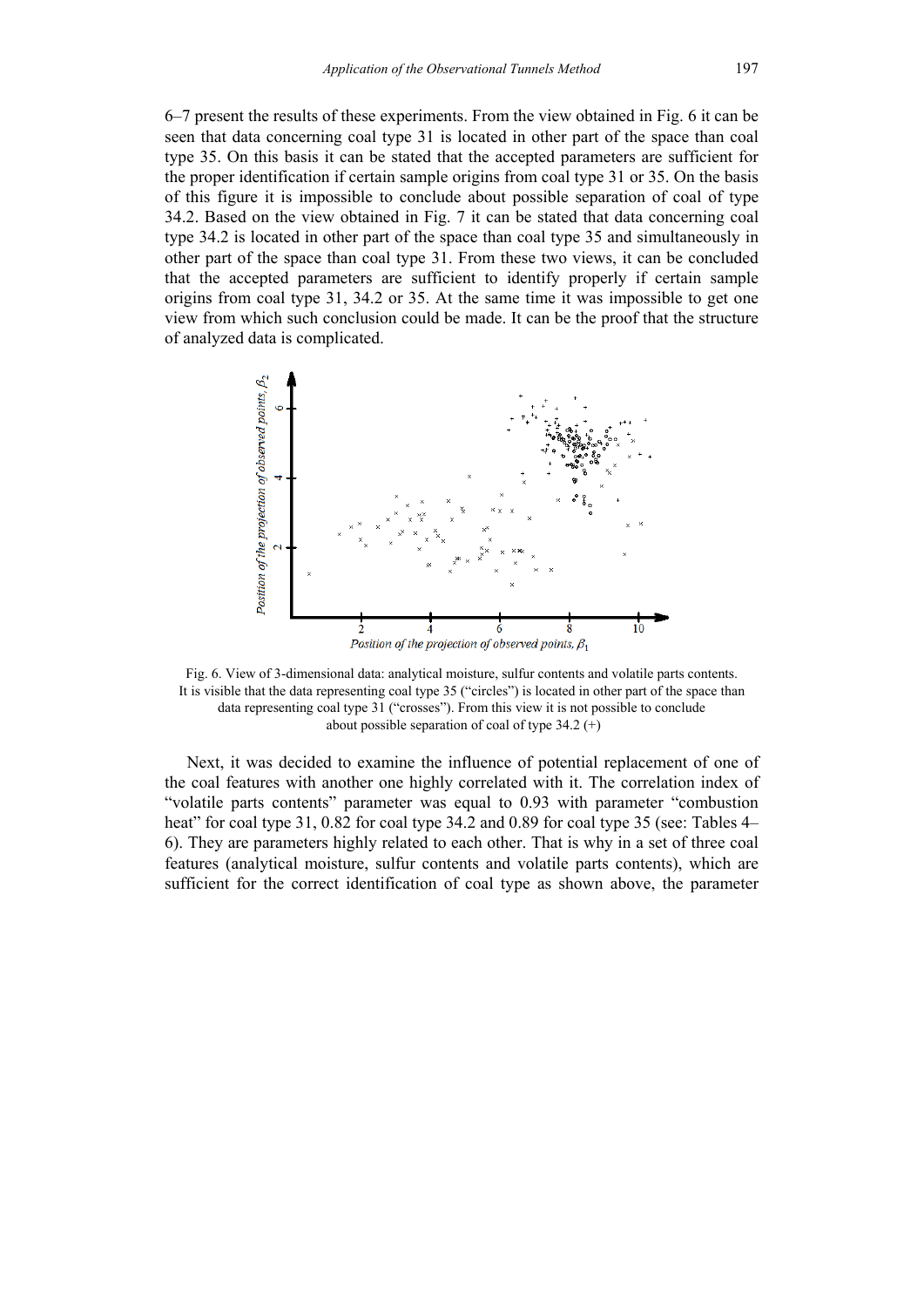

Fig. 7. View of 3-dimensional data created from features: analytical moisture, sulfur contents and volatile parts contents. It is visible that the data representing coal type 34.2 ("pluses") is located in other part of the space than data representing coal type 31 ("crosses") as well data representing coal type 34.2 ("pluses") is located in other part of the space than data representing coal type 35 ("circles")

"volatile parts contents" was replaced with parameter "combustion heat". Figures 8-9 present the obtained results. The view obtained in Figure 8 allows to state that data concerning coal type 31 is located in other part of the space than coal type 34.2, and at the same time it is located in other part of the space than coal type 35. On this basis it can be said that the accepted parameters are sufficient to the proper identification if a particular sample originates from coal type 31 or not. All the same, it was impossible to find a view stating that the data concerning coal type 34.2 is located in other part of the space than coal type 35. The best obtained view concerning the possibility of separating the data into coals types 34.2 and 35 was shown in Figure 9. I occurs from it that the accepted parameters are sufficient to proper identification if the sample origins from coal of type 31 or 34.2. It cannot be said then that these three accepted parameters are sufficient to the proper identification of the type of coal. It proved that as a result of replacement of parameter "volatile parts contents" with "combustion heat", the information allowing for the proper identification of coal type was lost. It occurred despite the high value of correlation index between these two coal features. Similarly, the parameter "volatile parts contents" was replaced with parameter "ash contents". The correlation index between these two features was high and was equal to  $-0.94$  for coal type 31,  $-0.85$  for coal type 34.2 and  $-0.93$  for coal type 35 (see: Tables 4–6). Consequently, the set of three parameters was created: analytical moisture,

sulfur contents and ash contents. The view presented in Figure 10 allows to state that data concerning the coal type 31 is located in other part of the space than data concerning coal type 34.2 and at the same is located in other part of the space than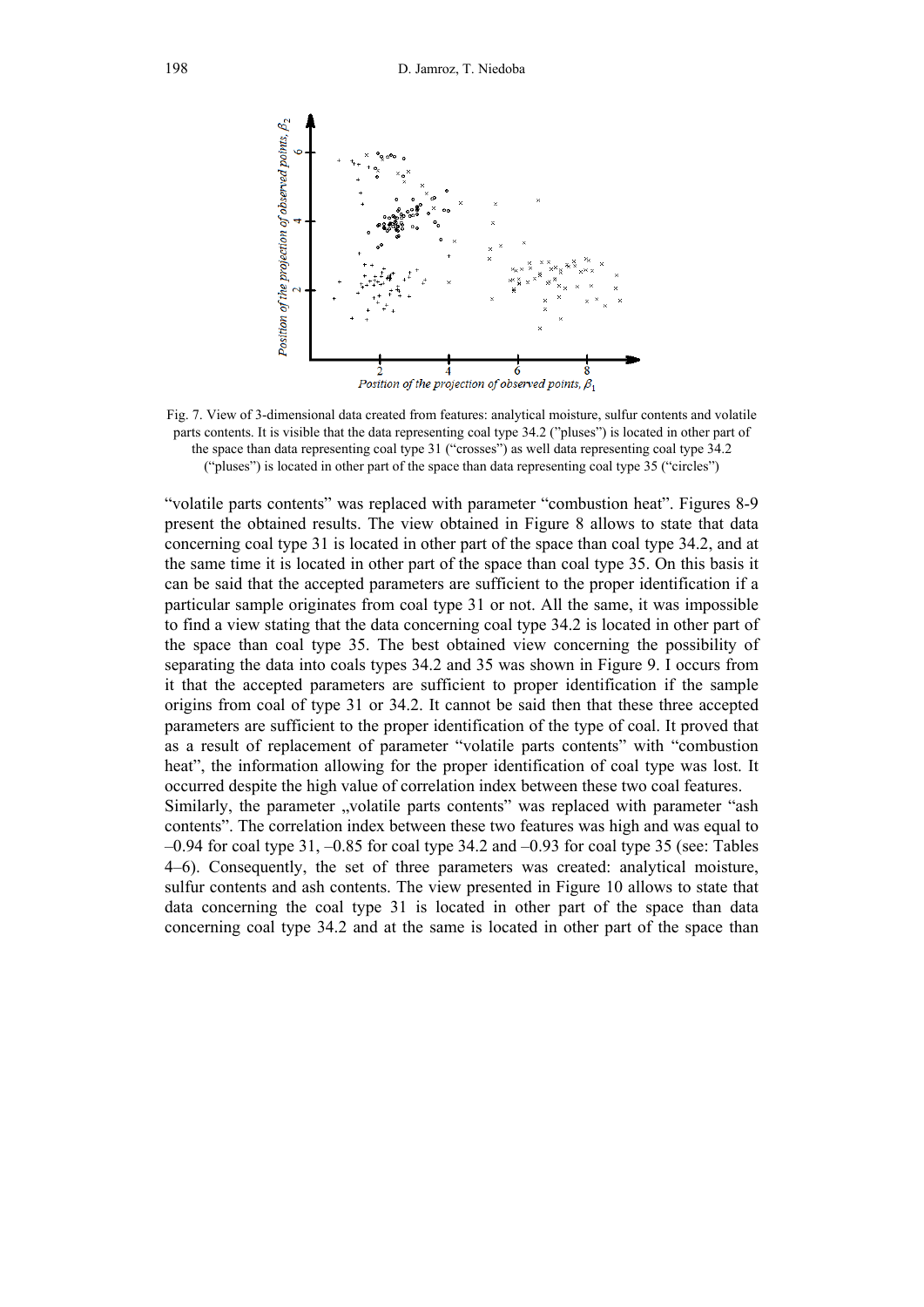

Fig. 8. View of 3-dimensional data created from features: analytical moisture, sulfur contents and combustion heat. It is visible that data representing type coal 31 ("crosses") is located in other part of the space than data representing coal type 34.2 ("pluses") and other part of the space than data representing coal type 35 ("circles")



Fig. 9. View of 3-dimensional data created from features: analytical moisture, sulfur contents and combustion heat. The best view does not allow to state if the data representing type coal 34.2 ("pluses") can be separated from the data representing type coal 35 ("circles") – sets of points representing these two types overlap. It can be stated that the accepted parameters are sufficient to proper identification if certain sample origins from coal of type 31 ("crosses") or 34.2 ("pluses")

data concerning coal type 35. On this basis, similarly to the previous case, it can be stated that the accepted set of parameters is sufficient for the correct identification if certain sample originates from coal type 31 or not. All the same, it was impossible to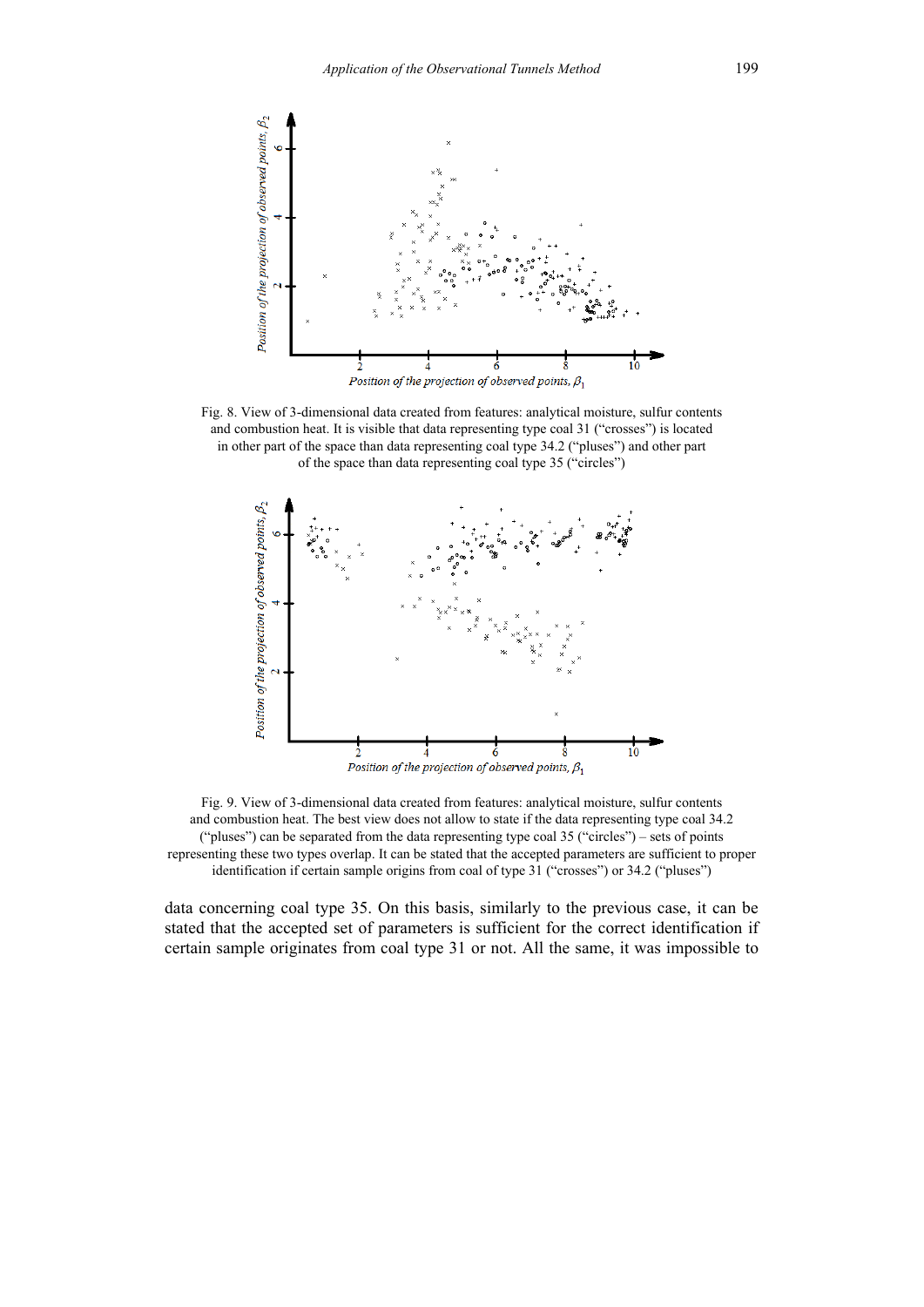find a view allowing to state that the data concerning coal type 34.2 is located in other part of space than the data concerning coal type 35. The accepted parameters are then not sufficient for the proper identification of the type of coal. This proved that the replacement of the parameter "volatile parts contents" with parameter "ash contents" also resulted in a loss of information allowing for the proper identification of all three coal types despite the high value of correlation index between replaced coal features.



Fig. 10. View of 3-dimensional data created from features: analytical moisture, sulfur contents and ash contents. It is visible that data representing coal type 31 ("crosses") is located in other part of the space than data concerning coal type 34.2 ("pluses") and other part of the space than data representing coal type 35 ("circles")

## **Conclusions**

The visualizations of multidimensional data made it possible to arrive at the following conclusions:

- 6-dimensional data created as a result of removal of the parameter "analytical moisture" is not sufficient for the proper identification of coal type. They only allow to recognize coal types 35 and 31 as well 35 and 34.2 in pairs
- the parameter "analytical moisture" is crucial to the proper identification of coal type. Without this parameter, it would have been impossible to recognize the type of coal successfully
- three-dimensional data created from parameters: analytical moisture, sulfur contents and volatile parts contents are sufficient for the proper identification of coal type
- replacement of one of the parameters in coal features set with other highly correlated parameter does not guarantee to save the information necessary for the identification of coal type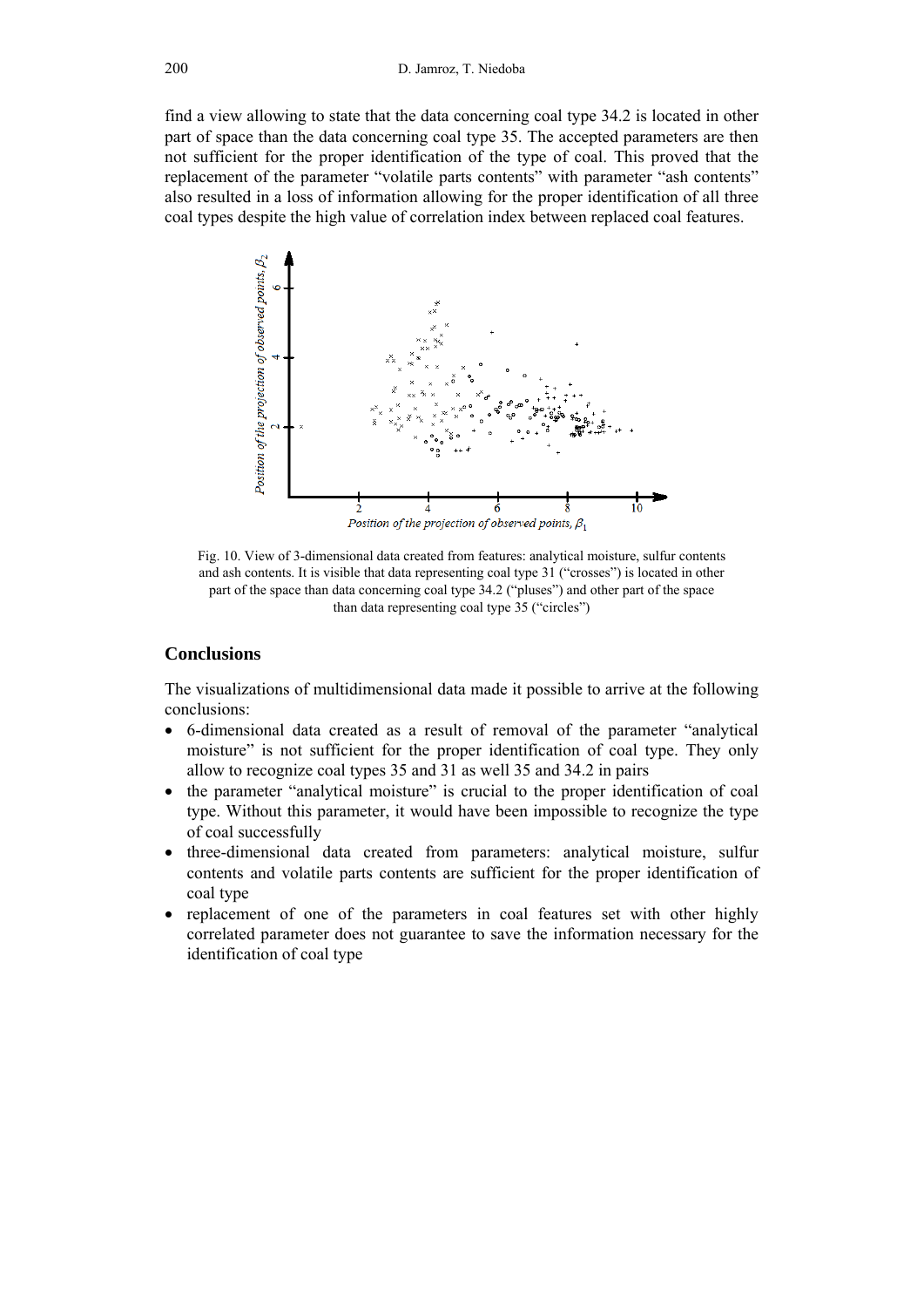the system features, including analytical moisture, sulfur contents and combustion heat as well analytical moisture, sulfur contents and ash contents are not sufficient for the proper identification of coal type.

#### **Acknowledgement**

The paper is the result of scientific project No. *N N524 339040*, agreement No. *3390/B/T02/2011/40*.

#### **References**

- ALDRICH C., 1998, *Visualization of transformed multivariate data sets with autoassociative neural networks*, Pattern Recognition Letters*,* vol. 19, issue: 8, 749–764.
- ASSA J., COHEN-OR D., MILO T., 1997, *Displaying data in multidimensional relevance space with 2D visualization maps*, Proceedings. Visualization '97*,* 127–134. New York, NY, IEEE.
- ASSA J., COHEN-OR D., MILO T., 1999, *RMAP: a system for visualizing data in multidimensional relevance space*, Visual Computer, vol. 15, no. 5, 217–234.
- CHATTERJEE A., DAS P.P., BHATTACHARYA S., 1993, *Visualization in linear programming using parallel coordinates*, Pattern Recognition 26(11), 1725–1736.
- CHOU S.Y., LIN S.W., YEH C.S., 1999, *Cluster identification with parallel coordinates*, Pattern Recognition Letters 20, 565–572.
- COOK D., BUJA A., CABRERA J., HURLEY C., 1995, *Grand Tour and Projection Pursuit*, Journal of Computational and Graphical Statistics*,* vol. 4, no. 3, 155–172.
- HEIKE H., 2000, *Exploring categorical data: interactive mosaic plots*, Metrika 51, 11–26.
- HURLEY C., BUJA A., 1990, *Analyzing high-dimensional data with motion graphic*s, SIAM Journal on Scientific & Statistical Computing*,* vol. 11, no. 6, 1193–1211.
- JAMROZ D., 2009, *Multidimensional labyrinth multidimensional virtual reality*. In: Cyran K., Kozielski S., Peters J., Stanczyk U., Wakulicz-Deja A. (eds.), *Man-Machine, Interactions*, AISC, vol. 59, 445–450. Springer-Verlag, Berlin Heidelberg, Germany.
- JAMROZ D., 2001, *Visualization of objects in multidimensional spaces*. Ph.D. Thesis, AGH, University of Science and Technology, Cracow, Poland.
- KIM S., KWON S., COOK D., 2000, *Interactive visualization of hierarchical clusters using MDS and MST*, Metrika 51, 39-51, Springer-Verlag.
- KRAAIJVELD M., MAO J., JAIN A.K., 1995, *A nonlinear projection method based on Kohonen's topology preserving maps*, IEEE Trans. Neural Networks 6(3), 548-559.
- LI W., YUE H.H., VALLE-CERVANTES S., QIN S.J. , 2000, *Recursive PCA for adaptive process monitoring*, Journal of Process Control, vol. 10, issue: 5, 471–486.
- Lyman G. J., 1993, *Application of Line-Length Related Interpolation Methods to Problems in Coal Preparation – III: Two dimensional Washability Data Interpolation*, Coal Preparation, vol. 13, 179– 195.
- NIEDOBA T., 2013, *Statistical analysis of the relationship between particle size and particle density of raw coal*, Physicochemical Problems of Mineral Processing, vol. 49, iss. 1, 175–188.
- NIEDOBA T., SUROWIAK A. , 2012, *Type of coal and multidimensional description of its composition with density and ash contents taken into consideration*, in Proceedings of the XXVI International Mineral Processing Congress, vol. 1, New Delhi, 3844–3854.
- NIEDOBA T., 2011, *Three-dimensional distribution of grained materials characteristics*, in Proceedings of the XIV Balkan Mineral Processing Congress, Tuzla, Bosnia and Herzegovina, vol. 1, 57–59.